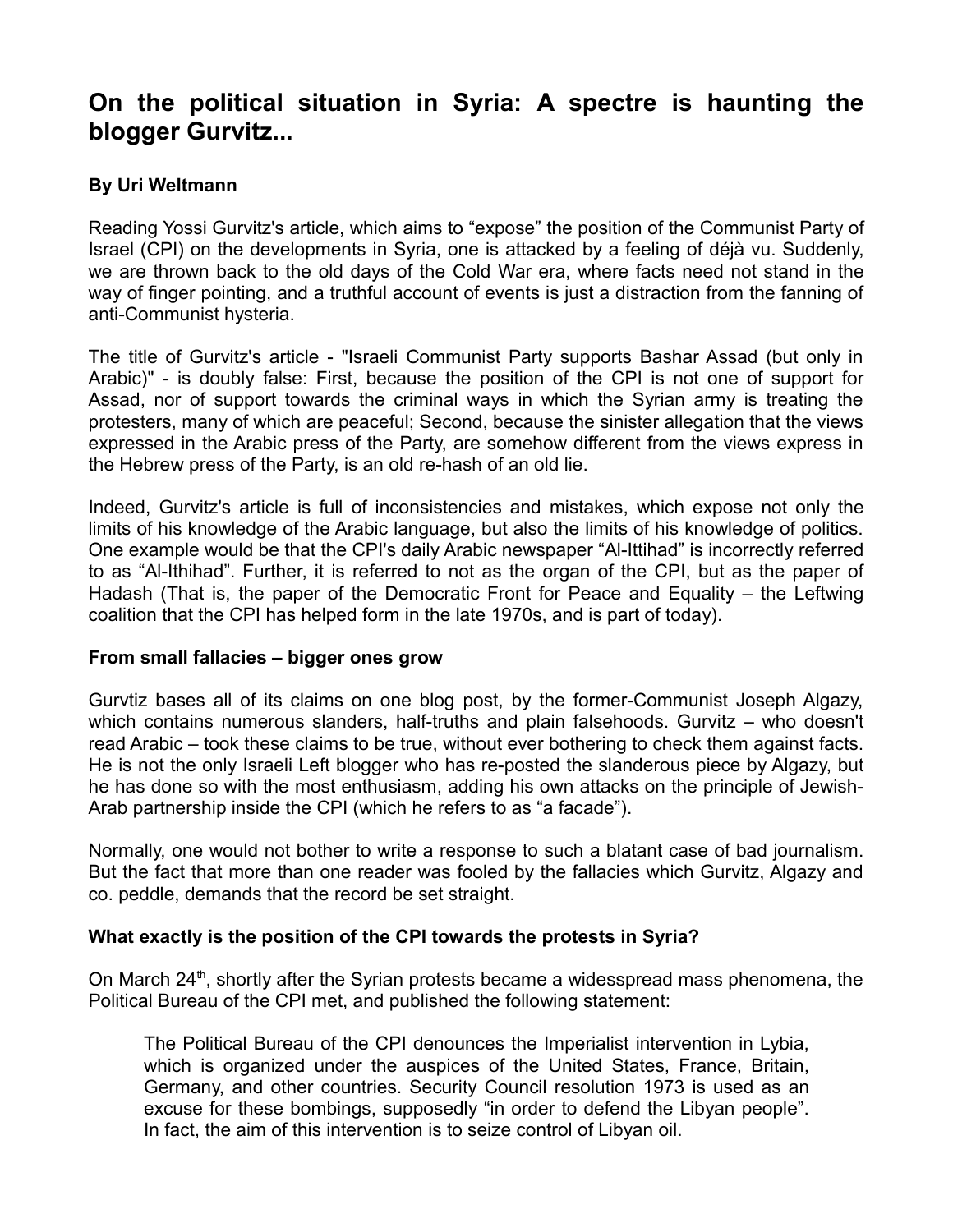As it denounces this latest NATO aggression, the Political Bureau denounces, at the same time, the crimes of the dictator Muammar Gaddafi, which are used as an excuse for this aggressive imperialist intervention (which is generally orchestrated along the same lines as in Iraq). The bombings and the political intervention is meant to deny the Libyan people of their past achievements, and to prevent them from achieving their just demands in the struggle for freedom and democracy...

The Political Bureau emphasizes its complete rejection of the way in which the Syrian regime had chosen to act, and denounces its crimes towards the protesters, especially in Daraa, which has caused the injury and deaths of many protesters. The Syrian regime, which is threatened by US Imperialism and Israel, must meet the just demands of the protesters for freedom, democracy, a dignified life, and against corruption and emergency laws.

Contrary to the outrageous claims made by Gurvitz against the CPI, this statement – indeed, like all Party statements – was published in Hebrew [\(http://maki.org.il/he/index.php?](http://maki.org.il/he/index.php?option=com_content&view=article&id=10753&Itemid=153) [option=com\\_content&view=article&id=10753&Itemid=153\)](http://maki.org.il/he/index.php?option=com_content&view=article&id=10753&Itemid=153), as well as in Arabic [\(http://aljabha.org/?i=58619\)](http://aljabha.org/?i=58619).

The views expressed in this statement were repeated time and again in the Party press, both in the weekly "Zo Haderech" in Hebrew, as well as the daily "Al-Ittihad" in Arabic.

One recent example, published this very week, would be the article in "Zo Haderech" by Tamar Gozansky (Member of the Political Bureau, and former member of Knesset), who not only condemned the killing of protesters, but also warned against the danger of imperialist intervention:

<http://maki.org.il/he/component/content/article/11488-2011-06-11-16-10-57>

This twofold position – of condemning the killings, while warning against the plans of imperialism – was repeated in the article "Al-Ittihad" by Faten Ghattas (Chairperson of the Party's Central Control Commission):<http://www.aljabha.org/index.asp?i=60478>

Following the slanderous post by Algazy in his blog, several people asked whether the claims made against Muhammad Naffa, Secretary General of the CPI, are truthful. Indeed, one would find it surprising that a veteran Communist leader would, as claimed by Algazy and repeated by Gurvitz, support Bashar Assad. Even more fantastic is the fact that Algazy, who was in the past a journalist, and Gurvitz, who still describes himself as being one, could have published such a libellous piece, which doesn't abide to basic journalistic norms and ethics.

Gurvitz – following Algazy - had no misgivings about journalistic norms, when he goes on to plainly state, without a shred of proof, that Naffa had "denounced the [Syrian] uprising". But while Algazy quotes extensively from those who criticize an article published by Naffa in "Al-Ittihad", he doesn't quote a single word from what Naffa had actually said. Why is that? And why hadn't he provided a link to that article, so that the readers could judge for themselves? Is it perhaps because no "denunciation of the Syrian uprising", and no "support for Bashar Assad" could actually be found anywhere within that article?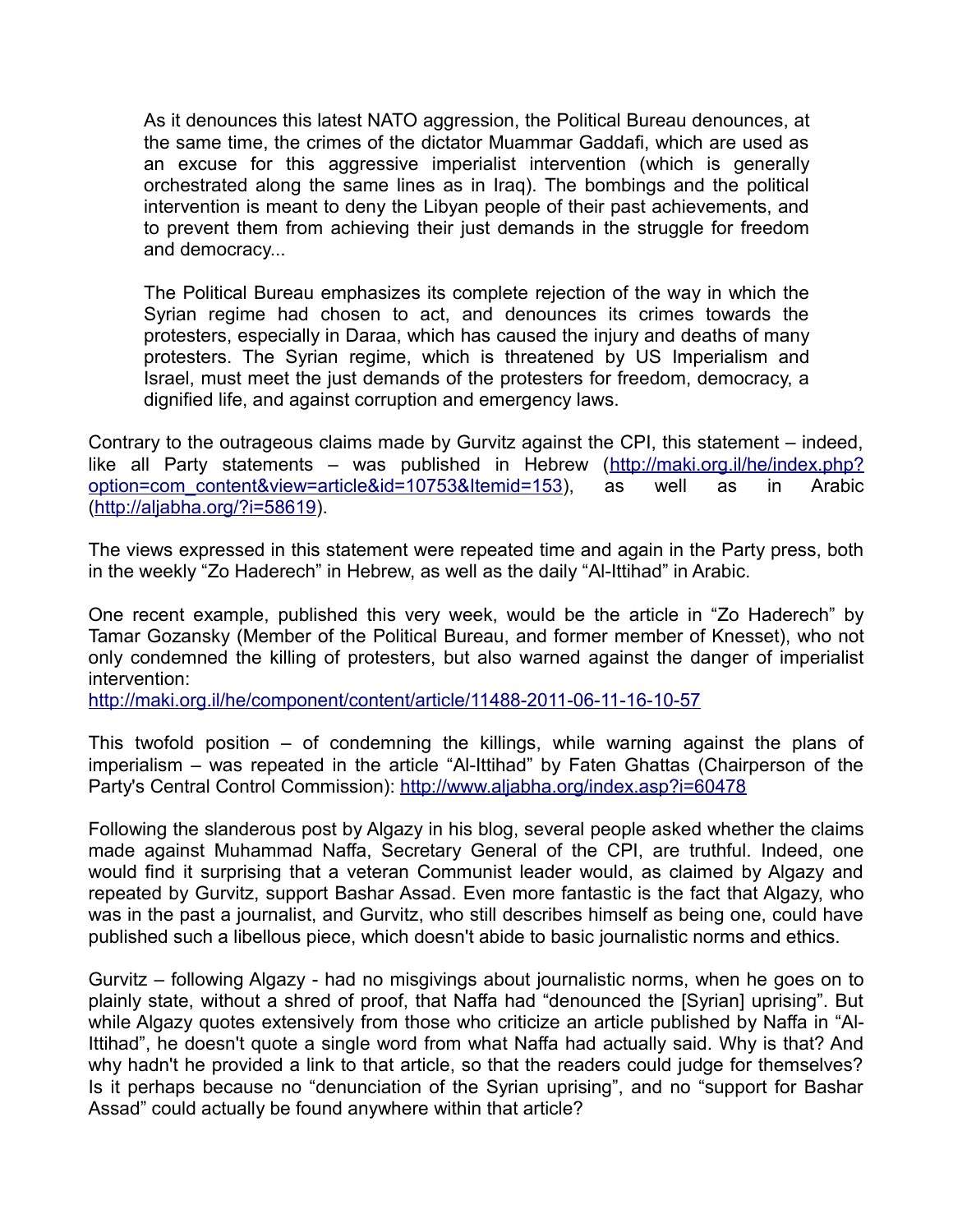In the above-mentioned article [\(http://www.aljabha.org/index.asp?i=59576\)](http://www.aljabha.org/index.asp?i=59576) Naffa says: "We support that the brave Syrian people will receive all of its rights, and we oppose the corruption, the State Security courts, the arbitrary arrests, the emergency laws, and the attacks on the freedom of expression, and other freedoms". Quite a "denunciation", isn't it?

Naffa goes on to warn against the danger of imperialist intervention (like the Political Bureau did in its March statement, and like Gozansky and Ghattas did in their last week articles), but neither "support for Bashar Assad", nor "denunciation of the Syrian uprising", are anywhere to be found. Also, the outrageous claim that the position published in the Party's Hebrew press somehow differs from the one published in its Arabic press, is an obvious and blatant lie, as can be evident from reading the above sources.

The same views by Naffa one can find in an interview, published yesterday on the website of the CPI, which will also be printed in the coming issues of "Al-Ittihad" and "Zo Haderech": <http://maki.org.il/he/component/content/article/11546-2011-06-17-13-01-47>

Algazy continued to practice "creative journalism" when he quoted a sentence, taken from a statement by a meeting of Communist Parties in Europe, which calls on Communist Parties "to express their support for Syria in the face of the imperialist plots". This part of the statement has received criticism from some Arab thinkers, whose objections to this wording are quoted in detail by Algazy. But never once did he mention that the CPI did not actually participate in that meeting of Parties, nor was it a signatory of that statement - although he knowingly lends his readers to believe that is the case.

Had he tried to pull such a trick in a respected newspaper, rather than in a post on his blog, they would have shown him the door out. It is a shame that a media outlet such as "972mag" had not done the same.

### **Why did the principled position taken by the CPI arouse so much anger among various "Left" bloggers in Israel?**

Unlike some liberals on the Left, who gave unconditional support to the protesters, regardless of their demands, the CPI has refused to take imperialism out of the equation. It would be plain ignorance to claim that US imperialism is indifferent towards the developments in Syria, or that it doesn't have an interest in having a specific political line to become dominant among the protesters. Therefore, any analysis of the developments in Syria has to start by taking them in context. Not every demand by the protesters has to be automatically supported, but things have to be weighed objectively.

On the other side, contrary to some would-be "anti-imperialists", who play the erroneous game of "my enemy's enemy is my friend", the CPI had consistently pressed for the demands of the Syrian people for democracy, freedom and social justice to be met. The Party had been quite clear that arbitrary use of power, and killing of innocent and peaceful protesters, is something that we unequivocally condemn.

Is ours a complicated position? Indeed, and rightly so. One cannot provide a simple solution to a complicated situation. Those on the left who would try to do so, will necessarily find themselves either siding with a repressive and corrupt government, or with an occupying imperialist power.